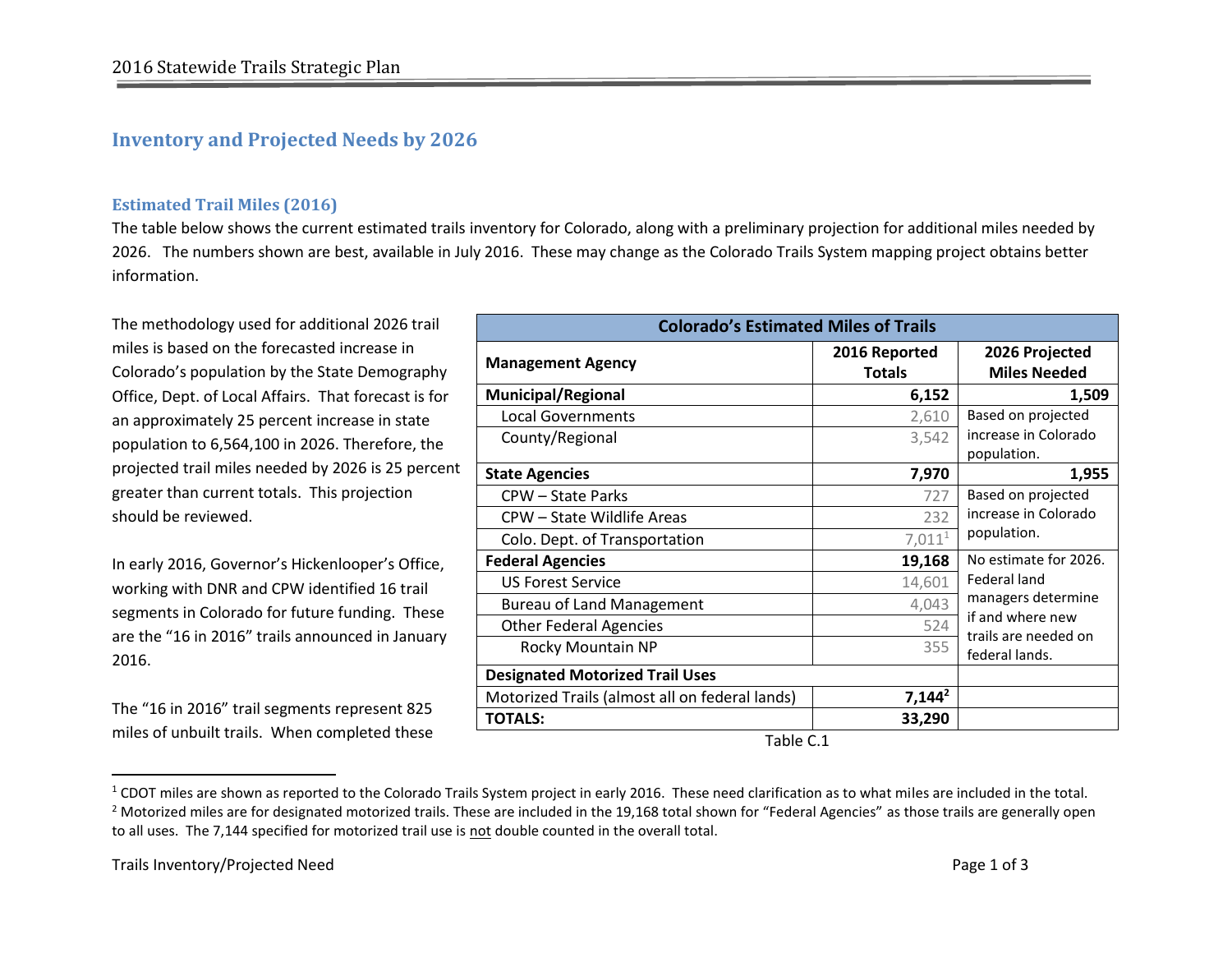## 2016 Statewide Trails Strategic Plan

segments will address important gaps in the Colorado Front Range Trail, as well as the Peak to Plains trail that will eventually connect metropolitan Denver westward to the Kokopelli Trail and the Colorado-Utah border.

The projections offered in Table C.1 are discussion starters, and not hard targets for trail construction. There is insufficient information available establish specific forecasts for where or how many trails will be needed. Table C.1 shows projections for "Municipal/Regional" agencies. Counties, municipalities, special districts that provide trails should consider their specific needs and their service populations, adjusting their strategies accordingly, just as those agencies have done in the past. The intention of this projection is to raise awareness and strengthen the conversation, not provide direction to cities, counties and special districts. Those entities are best positioned to do what they need, and work with the State Trails Program, as well as others, for funding.

State agencies also should be, and are, aware of the need for additional miles of trails accommodate additional people in Colorado over the decade. CPW currently provides a small portion of trails, although the trails in parks and wildlife areas are often highly important to those who use those trails.

Trails on federal lands provide a different challenge. The focus group discussions returned many times to problems with trail conditions and maintenance on federal lands. The federal agencies face huge challenges in this area as budgets are strained beyond capacity and likely face more challenges in the future. The trail maintenance backlog on the National Forests is the subject of a General Accounting Office Report, 3 discussed later in this report.

The State Trails Program, working with partners such as Great Outdoor Colorado (GOCO) should refine these estimates, especially through the Colorado Trails System mapping effort. Since parts of Colorado will grow much faster (or slower) and consequently require more (or less) miles of new trails to accommodate the increase in population. Actions in the plan itself call for identification of areas where trails are conflict with critical wildlife needs, to assist in future trail planning. Additionally, other actions discuss undertaking a gap analysis to identify locations where trails are needed. The intent is to identify a balance between trail needs and areas where trail construction could negatively impact wildlife and other environmental concerns. The key is to use information and technology to find a balance for people and Colorado's natural environmental.

 $\overline{\phantom{a}}$ 

<sup>3</sup> GAO. 2013. *Forest Service Trails: Long- and Short-Term Improvements Could Reduce Maintenance Backlog and Enhance System Sustainability*. GAO-13-618